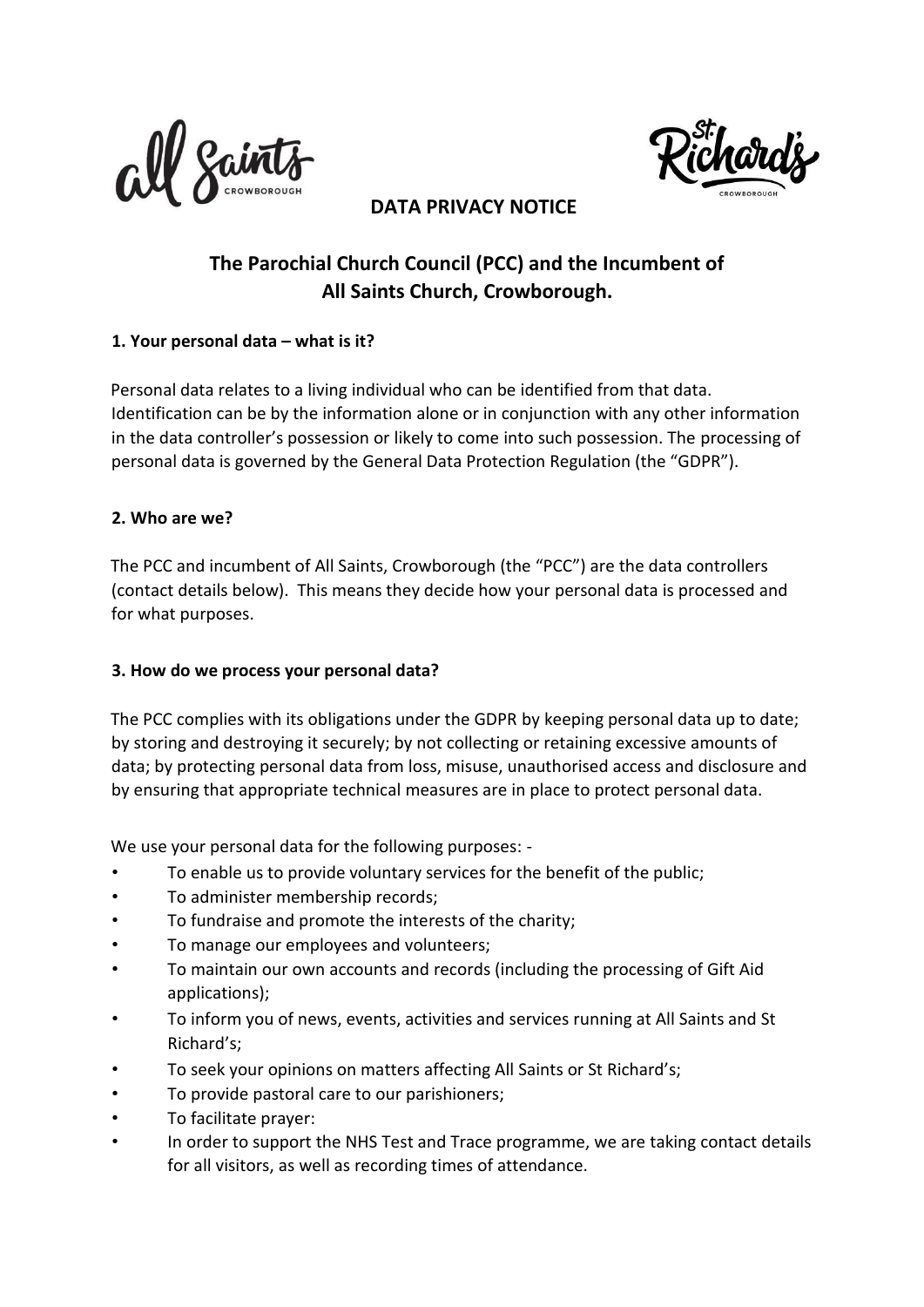## **4. What is the legal basis for processing your personal data?**

- Explicit consent of the data subject, so that we can keep you informed about news, events, activities, services, prayer requests, etc.
- Processing relating to requests you have made (e.g. to book church facilities, organise a wedding, attend an event).
- Processing as necessary for carrying out obligations under employment, social security, taxation or social protection law.
- Processing is carried out by us as a not-for-profit body with a religious aim, provided:
	- o the processing relates only to members or former members (or those who have regular contact with it in connection with those purposes); and
	- o there is no disclosure to a third party without consent.
- Processing relates to personal data manifestly made public by the data subject.
- Processing is necessary for the legitimate interests of the data controller (e.g. processing gift aid applications), except where such interests are overridden by the interests, rights or freedoms of the data subject.
- In order to support the NHS Test and Trace programme.

# **5. Sharing your personal data**

-

- Your personal data will be treated as strictly confidential and will only be shared with other members of the church, for purposes connected with the church.
- We will share your details with NHS Test and Trace, if asked, in the event that it is needed to help stop the spread of coronavirus.
- Otherwise we will not share your data with third parties outside of the parish, unless requested by you to do so.

# **6. How long do we keep your personal data<sup>1</sup>?**

We keep data in accordance with the guidance set out in the guide "Keep or Bin: Care of Your Parish Records" which is available from the Church of England website [see footnote for link].

Specifically, we retain electoral roll data, Gift Aid declarations and associated paperwork for up to twelve years after the calendar year to which they relate; parish registers (baptisms, marriages, funerals) permanently and information relating to safeguarding requirements for fifty years.

<sup>&</sup>lt;sup>1</sup> Details about retention periods can currently be found in the Record Management Guides located on the Church of

England website at: [-](https://www.churchofengland.org/more/libraries-and-archives/records-management-guides) [https://www.churchofengland.org/more/libraries-and-archives/records-management](https://www.churchofengland.org/more/libraries-and-archives/records-management-guides)[guides](https://www.churchofengland.org/more/libraries-and-archives/records-management-guides)